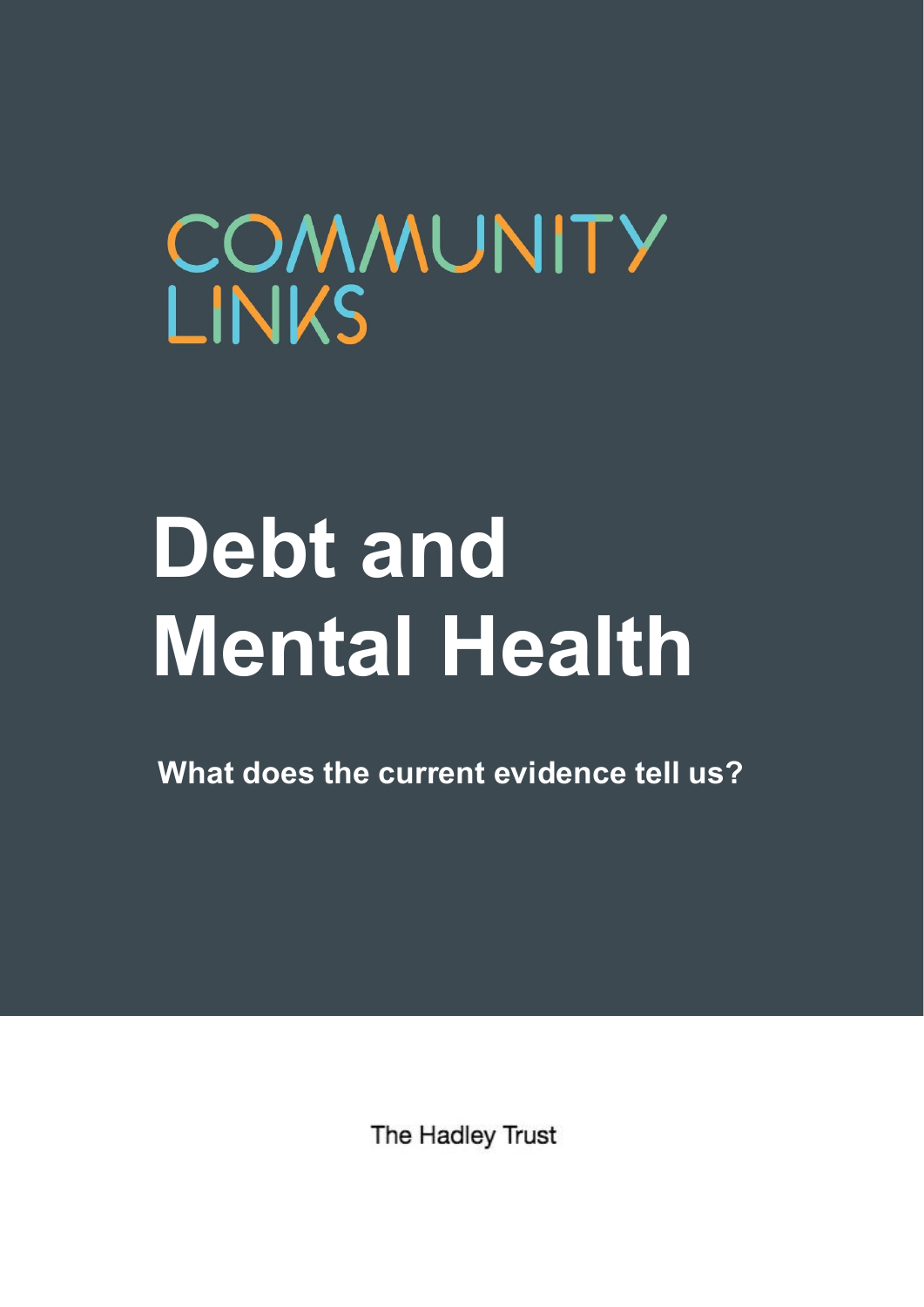

#### **Debt and mental health**

#### 1. Introduction

The mismanagement of debt by the investment banks, which led to the financial crash of 2008, ended a period of readily available credit and increasing rates of borrowing in the UK. Following the crisis, the rate of borrowing dropped and accessing credit became considerably more difficult.<sup>1</sup> That trend has now reversed. In 2017, UK households became net borrowers for the first time in 30 years. On average, each household spent £900 more in 2017 than they received in income. Households that spent more than they earned have either had to use savings or take out loans to cover the shortfall, and statistics indicate they did more of the latter; households deposited £37 billion in banks in 2017 (the lowest since 2011) but took out £80 billion in loans (the most in a decade).<sup>2</sup>

Households with the lowest incomes struggled the most in 2017. The poorest 10% of the population spent two and half times more than they earned, compared to the richest 10%, who spent half of what they earned.<sup>3</sup> The CEO of debt charity StepChange, Phil Andrew, pointed out that many low-income households are relying on credit to survive; without it, they simply cannot make ends meet.<sup>4</sup> While strategically acquiring debt can be useful for large purchases, such as a house, it becomes dangerous for people's wellbeing when paying it off becomes a hardship. This is called problem debt and will be the focus of this paper.<sup>5</sup>

The link between problem debt and poor mental health has been proven through numerous studies. Problem debt can also lead to other difficulties, such as relationship breakdown, that trigger mental health problems and decrease people's emotional and financial resilience. Through our open-door advice services, Community Links has witnessed first-hand the increasing toll that problem debt is taking on the mental health and wellbeing of our communities.

In this paper, we will first look at the prevalence of problem debt in the UK, including recent trends and a review of who is most likely to experience it. We will then look at debt in Newham, which has one of the highest rates of problem debt in the UK. Next we will discuss the link between mental health and debt. We will then look at the drivers of problem debt, and end with recommendations.

2. Overview of problem debt in the UK

In 2017, 15.9% of the UK population struggled to manage their debt.<sup>6</sup> For households on low incomes, this number rises to over 20%.<sup>7</sup> The three main factors that lead people into problem debt are loss of income/over-spending (whether that is because of loss of benefits, reduced hours, redundancy or over-consumption), illness, and relationship breakdown.<sup>8</sup> As will be discussed later in this paper, loss of income and over-spending have increasingly become a problem in the UK due to benefit reduction, casual contracts that do not ensure a minimum number of hours, low pay and the rising cost of living reducing purchasing power. As a result, average total debt per household is at a record high of £57,578, nearly double the average in 2002 (£29,000).<sup>9</sup> Savings, meanwhile, are at a record low.<sup>10</sup> As people take on more debt without the financial safety net of savings, problem debt will continue to become more common.

In this section, we will first review the latest patterns in problem debt. Then we will discuss the groups who are most at risk of experiencing problem debt, with a particular focus on people on low incomes and the unique problems they face. We will then briefly discuss the impact of Universal Credit thus far on people's debt problems. Then we will briefly discuss the government's efforts and plans to regulate the high cost credit industry, which often exacerbates people's debt problems. Finally, we will look at the prevalence of problem debt in the London borough of Newham.

#### **i. Trends in problem debt**

Between 2012 and 2017, StepChange saw a 50% increase in clients seeking advice about debt, indicating that problem debt is on the rise.<sup>11</sup> Two emerging trends are particularly alarming. First, unsecured consumer debt is on the rise.<sup>12</sup>

**.** 

<sup>8</sup> StepChange*, [An Action Plan on Problem Debt](https://www.stepchange.org/Portals/0/documents/media/reports/additionalreports/StepChange_Action_Plan_on_Problem_Debt_2015.pdf)*, (StepChange: London, 2015), p.2.

<sup>10</sup> Ibid.

<sup>1</sup> Joseph Rowntree Foundation (JRF), *[Credit and debt in low income families](https://www.jrf.org.uk/sites/default/files/jrf/migrated/files/credit-debt-low-incomes-full.pdf)* (JRF: Loughborough, 2010), p.4.

<sup>2</sup> Office of National Statistics (ONS)*, [Making Ends Meet: Are Households Living Beyond Their Means?](https://www.ons.gov.uk/economy/nationalaccounts/uksectoraccounts/articles/makingendsmeetarehouseholdslivingbeyondtheirmeans/2018-07-26)*, (ONS: London, 2018).

<sup>3</sup> Ibid.

<sup>4</sup> Philip Inman, ["Household Debt in UK 'worse than at any time on record'"](https://www.theguardian.com/money/2018/jul/26/household-debt-in-uk-worse-than-at-any-time-on-record), *The Guardian,* 26 July 2018.

<sup>5</sup> Problem debt is defined in different ways. The Money Advice Service (MAS) defines people in problem debt as feeling a "heavy burden" when meeting monthly bills and/or missing more than three bill payments in a six-month period; we will use that definition in this paper unless otherwise specified. In this paper, we will use the terms "problem debt" and "over-indebtedness" interchangeably.

<sup>6</sup> MAS and CACI, *Over-indebtedness 2017*, (MAS and CACI: London, 2017). Problem debt here refers to MAS definition.

<sup>&</sup>lt;sup>7</sup> <https://www.jrf.org.uk/press/problem-debts-households-poverty-face-difficult-2018>, this is IFS definition so need to figure that out

<sup>9</sup> Centre for Social Justice (CSJ)*, [Maxed Out: Serious personal debt in Britain](http://www.centreforsocialjustice.org.uk/library/maxed-serious-personal-debt-britain/pi-34)*, (CSJ: London, 2013), page 15-16.

<sup>11</sup> StepChange, *[Statistical Yearbook 2012](https://www.stepchange.org/Portals/0/Documents/media/reports/statisticsyearbooks/Statistical_Yearbook_2012.pdf)*, (StepChange: London, 2013), p.1; StepChange, *[Statistical Yearbook 2017](https://www.stepchange.org/policy-and-research/2017-personal-debt-statistics-yearbook.aspx)*, (StepChange: London, 2018), p.1.

<sup>&</sup>lt;sup>12</sup> Unsecured consumer debt: Debt that is outstanding on credit cards, overdrafts, personal loans, store cards, home credit, payday loans; generally incurred through consumer purchases, and that is not secured against assets such as property.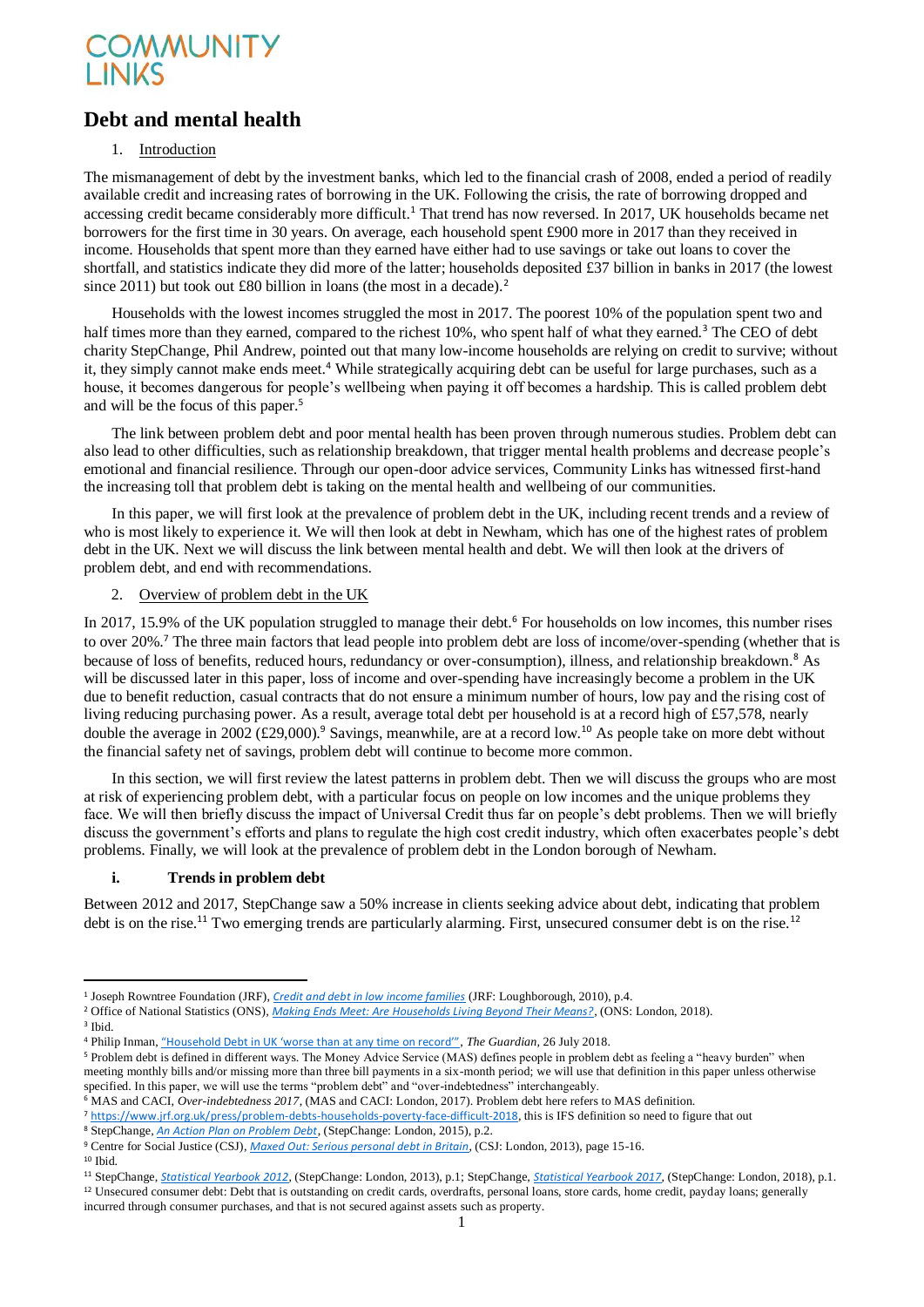

Consumer credit, which includes credit cards, personal loans (usually from informal lenders) and overdrafts, often has very high interest rates.<sup>13</sup> For instance, depending on one's credit history, credit card interest rates can be up to 40%.<sup>14</sup> Because this type of credit is easy to obtain (since it is not secured against any assets) and charges such high interest rates, individuals can easily see their debt spiral out of control. One of the most common high-cost consumer credit tools is payday loans. These loans were regulated in 2015 by the Financial Conduct Authority (FCA) and are now less exploitative, but other high-cost credit tools such as rent-to-own goods and door-step loans have taken their place.<sup>15</sup> These will be discussed later in the paper.

The second, related trend in debt is that people are increasingly relying on credit to pay household bills that cover their basic needs (such as energy bills, council tax, mortgage or rent). In 2017, both Citizens Advice Bureau (CAB) and StepChange reported that over 40% of their debt clients were having trouble paying their household bills, surpassing the number of clients with consumer debt problems.<sup>16</sup> Furthermore, StepChange estimates that over three million people in the UK fell behind on their household bills in 2017. Unsurprisingly, then, the number of people using credit to pay household bills rose from 8.8 million in 2016 to 9.3 million just a year later.<sup>17</sup> In fact, in 2017, 30% of StepChange clients had a deficit budget. This means that their income was too low to meet their normal household expenditure.<sup>18</sup> As suggested earlier, credit can be useful when used to smooth over temporary cash flow issues or make large purchases. When people become reliant on it for daily household expenditure, however, this suggests that income is not meeting expenditure and indicates the accrual of problem debt.

#### **ii. Debt demographics**

Certain groups of people are more likely to have problem debt. These groups include: young people, lone parents, social and private renters, and people with low incomes.<sup>19</sup> According to the FCA's 2017 survey, people aged 25 to 34 were the most likely to be in debt, with 23% over-indebted.<sup>20</sup> Client data from StepChange corroborates this: 67% of their clients in 2017 were under 40 years old.<sup>21</sup> One potential reason for this, to be explored in Section 3, is the prevalence of young people in insecure work.

Lone parents are also likely to struggle with problem debt. Gingerbread, a charity for single parent families, found that single parents were struggling to pay their bills or save: 50% of single parents they interviewed regularly ran out of money before the end of the week, and 75% were unable to save.<sup>22</sup> Unsurprisingly, then, lone parents were overrepresented at CAB, where 20% of advice clients were lone parents, though lone parents only make up 5.4% of the adult population.<sup>23</sup>

Renting one's home is another risk factor for problem debt. Ten percent of private renters have debts worth over six months of their income, making them twice as likely to have problem debt as those with mortgages, and five times more likely than people who own their properties outright.<sup>24</sup> Renters are massively overrepresented in the population of StepChange clients. In 2017, 80% of clients rented their homes, but only made up 35% of the UK population (for private renters, these numbers are 39% and 20% respectively). This number was only 63% in 2012, suggesting that renters are increasingly struggling with problem debt.<sup>25</sup>

Finally, households on low incomes are also more likely to experience problem debt (and might include some or all of the demographics discussed above). People in the lowest income quartile are three and a half times more likely to have debt worth more than six months of their income than those in the highest earning group.<sup>26</sup> StepChange found that in

1

<sup>13</sup> CSJ, *Maxed Out: Serious personal debt in Britain*, p. 40.

<sup>14</sup> Ibid, p.46.

<sup>15</sup> Financial Conduct Authority (FCA), *[FCA publishes outcome of high-cost credit review](ttps://www.fca.org.uk/news/press-releases/fca-publishes-outcome-high-cost-credit-review)*, (FCA: London, 2018).

<sup>16</sup> Citizens Advice Bureau (CAB), *[A debt effect? How is unmanageable debt related to other problems in people's lives?](https://www.citizensadvice.org.uk/cymraeg/about-us/policy/policy-research-topics/debt-and-money-policy-research/a-debt-effect/)*, (CAB: London, 2016), p.20; StepChange, *[Behind on the basics: A closer look at households in arrears in their essential bills](https://www.stepchange.org/policy-and-research/behind-on-the-basics.aspx)*, (StepChange: London, 2018), p.2.

<sup>17</sup> Ibid.

<sup>18</sup> Ibid, p.6.

<sup>19</sup> London School of Economics (LSE) Centre for Analysis of Social Exclusion (CASE), *[Facing Debt: Economic Resilience in Newham](https://www.newham.gov.uk/Documents/Misc/Research-EconomicResilience.pdf)*, (LSE CASE: London, 2014), p.6.

<sup>20</sup> FCA, *Understanding the fina[ncial lives of UK adults: Findings from the FCA's Financial Lives Survey 2017](https://www.fca.org.uk/publication/research/financial-lives-survey-2017.pdf)*, (FCA: London, 2017), p.18.

<sup>&</sup>lt;sup>21</sup> StepChange, *Behind on the basics: A closer look at households in arrears in their essential bills*, p.7.

<sup>22</sup> CASE, *Facing Debt: Economic Resilience in Newham*, p.6.

<sup>23</sup> CSJ, *Maxed Out: Serious personal debt in Britain*, p.55;

Office of National Statistics (ONS), *[Dataset: Families and Households](https://www.ons.gov.uk/peoplepopulationandcommunity/birthsdeathsandmarriages/families/datasets/familiesandhouseholdsfamiliesandhouseholds)*, (ONS: London, 2017)

<sup>24</sup> CAB, *A debt effect? How is unmanageable debt related to other problems in people's lives?*, p.3; StepChange, *Behind on the basics: A closer look at households in arrears in their essential bills*, p.2.

<sup>25</sup> StepChange, *Behind on the basics: A closer look at households in arrears in their essential bills*, p.10.

<sup>26</sup> CAB*, A debt effect? How is unmanageable debt related to other problems in people's lives?*, p.3.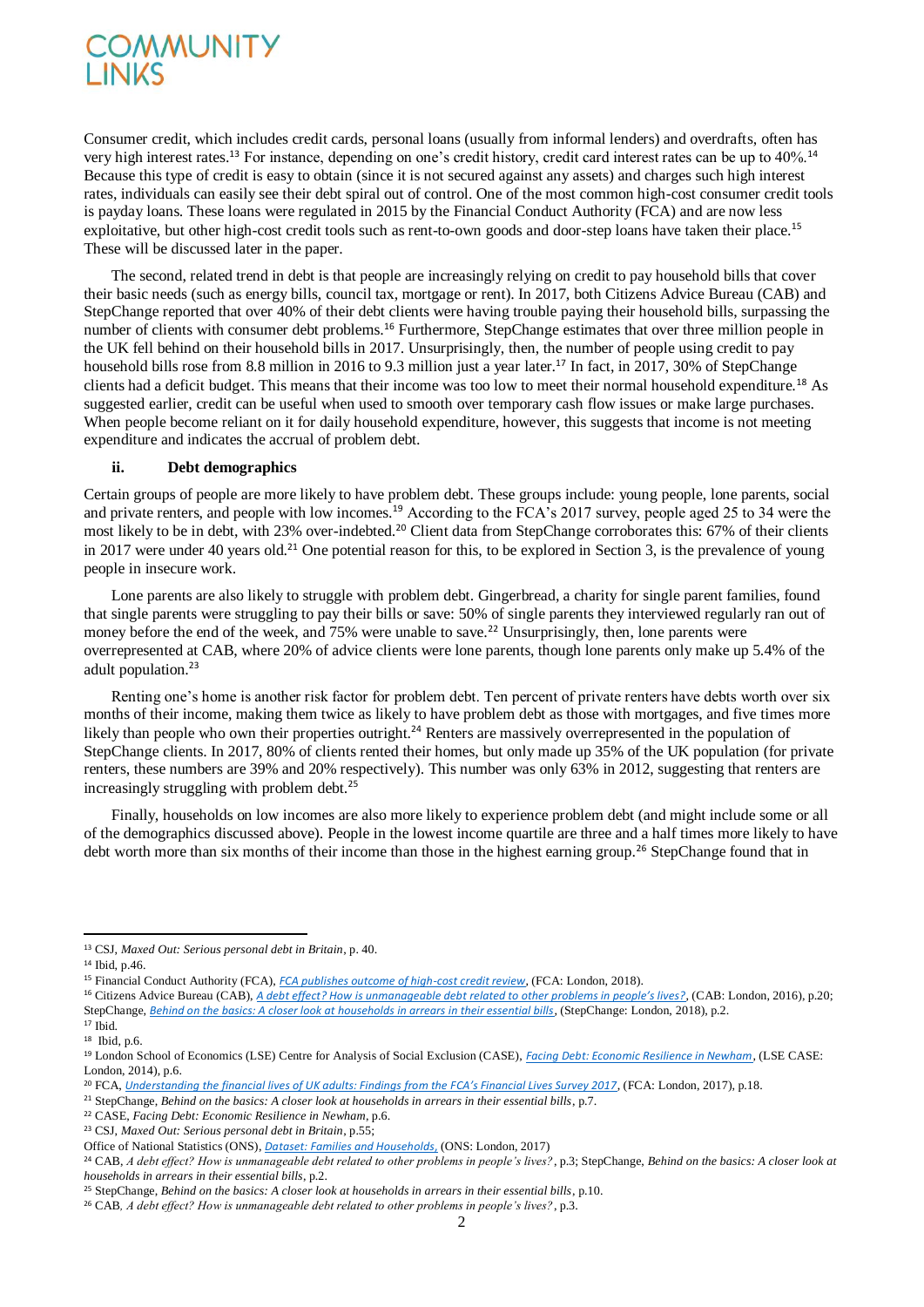

2017, clients with an annual household income of less than £20,000 were the most likely to be in arrears on any household bill and existed in a "perilous situation".<sup>27</sup> Furthermore, households on low incomes had higher levels of unemployment and underemployment and were twice as likely as other households to experience an income shock such as an illness or a job loss, both of which can be triggers for debt problems.<sup>28</sup> They are also less likely to have savings that could help them overcome these shocks.<sup>29</sup>

#### **iii. Low income and debt: The poverty premium**

To further compound these issues, people on low incomes are most likely to fall victim to what is known as the poverty premium. The poverty premium is the additional money that people on low incomes pay to receive the same goods and services, and exists in part because some financial providers do not take into account (or, actively exploit) the life circumstances and lack of credit options afforded to low-income households.<sup>30</sup> The "surcharge" is estimated at £1,280 annually, which is about 10% of a low-income household's annual income.<sup>31</sup> Examples of the poverty premium include:

- Insurance policies: car insurance policies cost, on average, 98% more for low-income households and contents insurance 48% more.
- Forms of figh-cost credit, such as payday loans, are used by low-income households that cannot access mainstream credit from banks. In 2013, half of payday loan users took out these loans because they could not access credit any other way.<sup>32</sup>
- Unauthorised overdrafts, which can act in the same way as traditional bank loans but with much higher repayment fees.<sup>33</sup>
- Rent-to-own stores such as BrightHouse, which allow people to buy white goods and other household furniture on credit and pay for them in installments; however, the total cost of the item ends up being much higher than the same item bought outright.<sup>34</sup>

Due to rising prices and stagnating wages, people are increasingly finding it difficult to make ends meet; this is especially true for people on low incomes. Evidence from StepChange suggests that people on low incomes are turning to high cost credit as a last resort: 35% of their clients taking out high interest loans were using the money to pay household bills like fuel or water, and 29% used it to pay housing costs.<sup>35</sup>

#### **iv. Regulating high-cost credit**

Following successful regulation of the payday loan industry, the Financial Conduct Authority (FCA) released a review of high-cost credit in May 2018. While the consultation is not yet complete, the FCA have proposed the following measures:

- Requiring banks to make information about overdrafts more readily available, including mobile alerts to warn people when they are close to entering their overdraft;
- Introducing a price cap in the rent-to own industry;
- Increased transparency for clients using home-collected credit (also known as door-step loans);
- Requiring catalogue credit and store card firms to help clients "avoid persistent debt".<sup>36</sup>

While debt advice charities have welcomed these suggestions, they believe the FCA has not gone far enough. In particular, the Jubilee Debt Campaign and End the Debt Trap coalition would like to see the FCA extend the price cap on payday loans to all forms of consumer credit.<sup>37</sup>

#### **v. Newham: Debt hot spot**

Newham has been called the debt hot spot of the UK. In 2017, Newham had the highest proportion of people with problem debt in the country at 22.7%, or nearly 60,000 residents.<sup>38</sup> This high rate of problem debt exists against a backdrop of high unemployment, low pay and poverty:

1

<sup>&</sup>lt;sup>27</sup> StepChange, *Behind on the basics: A closer look at households in arrears in their essential bills*, p.5.

<sup>28</sup> FCA, *Understanding the financial lives of UK adults: findings from the FCA's Financial Lives Survey 2017*, p.14.

<sup>29</sup> StepChange, *Behind on the basics: A closer look at households in arrears in their essential bills*, p.8.

<sup>30</sup> CSJ, *Maxed Out: Serious personal debt in Britain*, pp.18-19.

<sup>31</sup> Ibid., p.29.

<sup>32</sup> CSJ, *Maxed Out: Serious personal debt in Britain*, pp.18-19.

<sup>33</sup> CASE, *Facing Debt: Economic Resilience in Newham*, p.30.

<sup>34</sup> Ibid., p.27.

<sup>35</sup> StepChange, *Behind on the basics: A closer look at households in arrears in their essential bills*, p.11.

<sup>36</sup> FCA, *FCA Publishes High-Cost Credit Review*.

<sup>37</sup> Jubilee Debt Campaign, *[UK's financial watchdog fails to protect debt](https://jubileedebt.org.uk/blog/uks-financial-watchdog-fails-to-protect-debt-trap-victims)-trap victims*, (Jubilee Debt Campaign: London, 2018).

<sup>38</sup> MAS and CACI, *Over-indebtedness 2017*.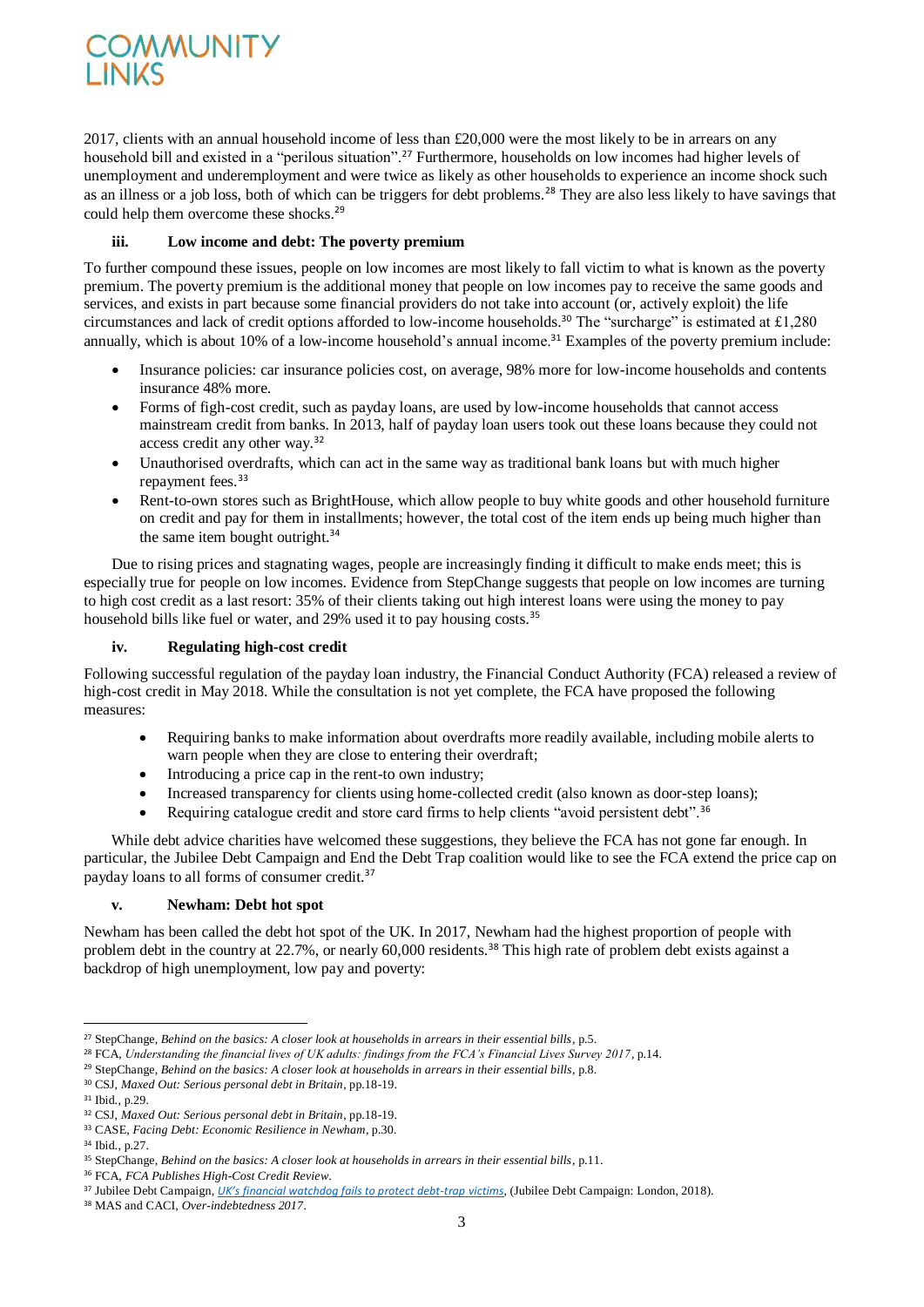

- 5.8% of Newham residents are unemployed;<sup>39</sup>
- 46% of residents receive at least one unemployment, sickness or means-tested benefit payment;<sup>40</sup>
- 35.7% of Newham residents in work are paid below the living wage: $41$
- 37% of residents live in poverty, rising to 46% after housing costs.<sup>42</sup>

27% of Newham residents hold some form of debt, and 19% find their financial situation difficult to manage (against 13% in London and 9% in the UK). This is spread unevenly across demographics. While 19% of White people hold debt, that number rises to 29% of residents from Black backgrounds and 32% for people of Asian backgrounds. Similarly, the percentage of people in Newham feeling they are living comfortably or doing all right varies by ethnicity. 59% of White people feel they are living comfortably or doing all right, compared to 51% for Asians and only 30% of the Black population.<sup>43</sup>

When possible, saving is the best way to build up financial resilience and protect against falling into problem debt, but Newham residents are struggling to achieve this. While 46% of residents save money every month, only 25% of people living in the lowest income quartile save money each month.<sup>44</sup> In a 2014 qualitative study of 38 Newham households, all of the residents wanted to save money but very few were able to put any money aside.<sup>45</sup>

This data highlights the increasing prevalence and severity of debt in the UK and in Newham. Having established the evidence that problem debt is a growing problem at the local and national level, we will now assess the existing evidence which draws an association between problem debt and poor mental health.

3. Impact of debt on mental health and wellbeing

A number of studies and surveys have generated evidence of a strong association between poor mental health and problem debt. A 2008 study in *Psychological Medicine* used a nationally representative survey to demonstrate that people with common mental disorders were three times as likely to have debt as those without; the study also determined that it was debt, rather than low income alone, that corresponded to common mental disorders.<sup>46</sup> Another study, published in the *European Journal of Public Health* in 2012, looked at a random sampling of 7,461 people in England and demonstrated the same findings. In addition, the study found that the likelihood of a common mental disorder increased with the number of debts an individual had.<sup>47</sup>

There is not, however, definitive evidence to show that problem debt *causes* mental health. A 2011 systematic review of studies on debt and mental health (which identified 39,333 possible studies and ultimately reviewed 50) found that methodological limitations meant that the studies had not definitively proven that debt causes mental health issues. However, the authors of the study noted that there was "plausible quantitative data" to indicate that this relationship might exist.<sup>48</sup> Smaller surveys done with debt clients similarly suggest that problem debt can lead to poor mental health. A 2013 survey of clients of Christians Against Poverty found that 33% of their debt advice clients had either attempted or contemplated suicide before coming to them for help.<sup>49</sup> Furthermore, nearly 75% of CAB debt clients say they feel anxious or stressed because of their debts.<sup>50</sup> Taken together, these studies suggest that problem debt likely has an impact on people's mental well-being.

Problem debt has also been shown to worsen existing mental health problems. In 2011, Mind surveyed 878 people with mental health problems and found that nearly 90% felt that their financial difficulties had worsened their conditions.<sup>51</sup> A study by the Money and Mental Health Policy Institute found that problem debt can prevent people from recovering fully from mental health problems. According to this study, people with depression who also have problem debt are four times more likely to continue to be depressed 18 months later than those without problem debt.<sup>52</sup>

-

<sup>39</sup>Trust for London and New Policy Institute (NPI), *[London's Poverty Profile](https://www.trustforlondon.org.uk/data/boroughs/newham-poverty-and-inequality-indicators/)*, (Trust for London and NPI: London, 2018).

<sup>40</sup> London Borough of Newham (LBN) and Ipsos Mori, *[Newham Household Panel Survey 2015](file://///C22-DATA02/community-links/Policy%20&%20Research/Research/Hadley%20Trust%20project/Briefing%20drafts/,%20https:/www.newham.gov.uk/Documents/Misc/Research-HouseholdSurvey8.pdf)*, (LBN and Ipsos Mori: London, 2016), p.69.

<sup>41</sup> Trust for London and NPI, *London's Poverty Profile 2017*.

<sup>42</sup> Ibid.; LBN and Ipsos Mori, *Newham Household Panel Survey 2015*.

<sup>43</sup> Ibid. <sup>44</sup> Ibid.

<sup>45</sup> CASE, *Facing Debt: Economic Resilience in Newham*, p.23.

<sup>46</sup> R. Jenkins R, D. Bhugra, P. Bebbington, T. Brugha, M. Farrell, J. Coid, T. Fryers, S. Weich, N. Singleton, and H. Meltzer, "[Debt, income and](https://www.ncbi.nlm.nih.gov/pubmed/18184442)  [mental disorder in the general population](https://www.ncbi.nlm.nih.gov/pubmed/18184442)", *Psychological Medicine*, 38 (2008), 1485-1494.

<sup>47</sup> Howard Meltzer, Paul Bebbington, Traolach Brugha, Michael Farrell, and Rachel Jenkins, "The relationship between personal debt and specific [common mental disorders](https://academic.oup.com/eurpub/article/23/1/108/464719#6982703)", *European Journal of Public Health,* 23 (2013), 108-113.

<sup>48</sup> Chris Fitch, Sarah Hamilton, Paul Bassett, and Ryan Davey, "[The relationship between personal debt and mental health: A systematic review](https://www.emeraldinsight.com/doi/abs/10.1108/13619321111202313)", *Mental Health Review,* 16 (2011), 153-166.

<sup>49</sup> CSJ, *Maxed Out: Serious personal debt in Britain*, p.20.

<sup>50</sup> CAB, *A debt effect? How is unmanageable debt related to other problems in people's lives?,* p.4.

<sup>51</sup> Mind, *[Still in the red](https://www.mind.org.uk/media/273468/still-in-the-red.pdf),* (Mind: London, 2011), p.8.

<sup>52</sup> Royal College of Psychiatrists (RCP) and Money Advice Trust (MAT), *[Lending, debt collection and mental health: 12 steps for treating potentially](http://www.moneyadvicetrust.org/SiteCollectionDocuments/Research%20and%20reports/12%20steps%20(Nov%202015).pdf)  [vulnerable customers fairly](http://www.moneyadvicetrust.org/SiteCollectionDocuments/Research%20and%20reports/12%20steps%20(Nov%202015).pdf)*, (RCP and MAT: London, 2015).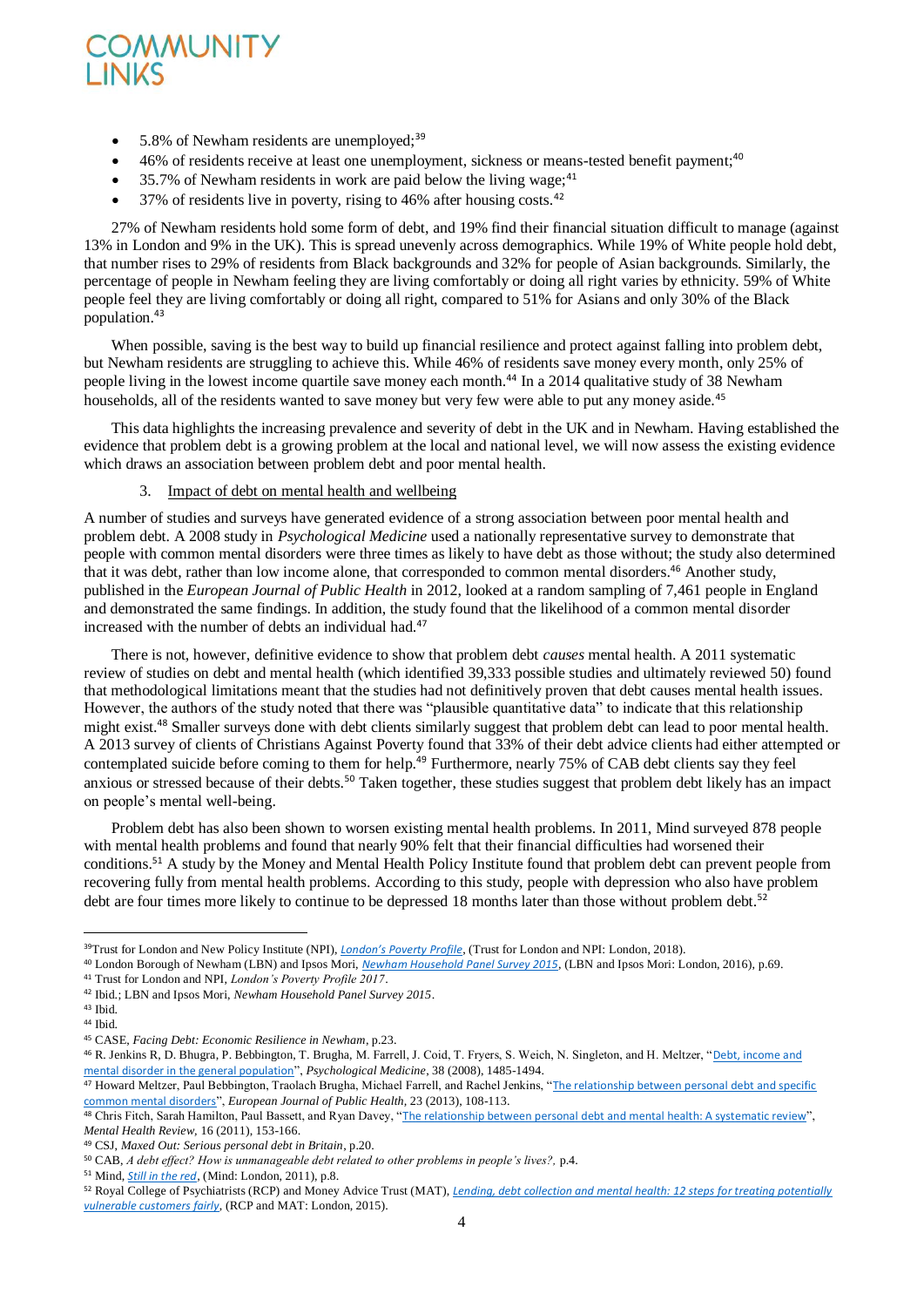

Debt and mental health problems can also exacerbate each other. A 2013 report by the Centre for Social Justice found that stress caused by problem debt was driving people out of work. 40% of respondents said they had taken time off work because of debt-related stress, and 10% said they had to quit their job as a result of debt problems.<sup>53</sup> Not being able to work, and therefore losing income, can worsen existing debt problems, potentially leading people into a debt spiral. Debt can also put a strain on relationships, sometimes leading relationships to break down. Relate, a charity providing relationship support, found that over 50% of couples say that money worries are one of the top three strains on their relationship.<sup>54</sup> Another Relate study found that individuals most negatively affected by the 2008 recession were eight times more likely to end their relationship than those who had not been affected.<sup>55</sup> Relationship breakdown can be a trigger for problem debt, because individuals are no longer able to split costs such as housing or utilities with someone else.Relationship breakdown was the leading cause of problem debt for 16% of clients of Christians Against Poverty and 10% of StepChange clients.<sup>56</sup>

Given this evidence, we can therefore say that there is a wide-range of data and literature which establishes a relationship between debt and mental health problems, although at present the causal link is less clear. To strengthen this case, we would suggest that further studies are conducted to determine the nature of this relationship. For the time being, however, we have summarised below some of the driving factors for -problem debt in our local community.

4. What are the drivers?

#### **i. Making ends meet is getting harder**

Low-paid work and insecure work, combined with a sharp increase in the cost of living, are increasingly common and force people to rely on credit for basic necessities. The following statistics demonstrate these recent trends:

- 18% of UK employees are paid below two thirds of the UK median hourly wage (£8.29).<sup>57</sup>
- From October 2016 to September 2017, 1.6 million were on temporary contracts and 880,000 were on zerohours contracts, with 36% saying they were working fewer than their usual hours.<sup>58</sup>
- The UK cost of living increased by 25% between 2008 and 2013.<sup>59</sup>

The rising cost of living has pervaded multiple areas of people's lives. One of the main issues is that the rising cost of housing has left people unable to save money for deposits to buy homes, forcing them into the more expensive private rental sector. Renting a home is less secure and, on average, costs £900 per year more than owning (this is another element of the poverty premium mentioned in Section 2).<sup>60</sup> Rental prices are also high, however, and can push people into poverty. While only 18% of private tenants were in poverty before housing costs, that number increased to 38% after housing costs were paid.<sup>61</sup> As rents rise, people are increasingly unable to pay: National Debtline reported that the number of clients with rent arrears doubled from 2007 to 2012. Utility prices are also rising, with water bills increasing by 35% from 2003 to 2013. During that same time period, water debt increased by 80%.<sup>62</sup> Annually, over 100,000 people using pre-payment energy metres "voluntarily" disconnect from their energy suppliers because of lack of money. This means that people are going without heat, sometimes for an extended period of time, and can result in health problems.<sup>63</sup> People in the bottom quintile of earners particularly struggle with the rising cost of living, because they have less flexibility to reduce expenditure on unnecessary goods.<sup>64</sup>

Low pay and insecure work are exacerbating the impact of the rising cost of living. The Joseph Rowntree Foundation has reported that while unemployment fell sharply in the last 20 years, in-work poverty has increased.<sup>65</sup> This suggests that people are not paid enough to cover their basic needs. Insecure work through zero-hours contracts is also increasing, rising from 2.3% of the working population in 2014 to 2.8% (905,000 workers) at the end of 2016.<sup>66</sup> Zerohours contracts do not guarantee work for the employee, making it difficult for people to ensure they have enough money to pay their bills on time. Against this backdrop of low and/or insecure pay, people are being pushed to take out loans

**.** 

<sup>53</sup> CSJ, *Maxed Out: Serious personal debt in Britain*, p.28; Ibid. p.21.

<sup>54</sup> Relate, Relationships Scotland, and Marriage Care, *[The way we are now: The state of the UK's relationships](https://www.relate.org.uk/sites/default/files/publication-way-we-are-now-2015.pdf)*, (Relate: London, 2015), p.6.

<sup>55</sup> Relate, *[Relationships, Recession and Recovery: The role of relationships in generating social recovery](https://www.relate.org.uk/sites/default/files/publication-social-recession-report-sept2014_0.pdf)*, (Relate: London, 2014), p.21.

<sup>56</sup> CSJ, *Maxed Out: Serious personal debt in Britain*, p.97.

<sup>57</sup> Joseph Rowntree Foundation (JRF), *[Destitution in the UK 2018](https://www.jrf.org.uk/report/destitution-uk-2018)*, (JRF: York, 2018), p.8.

<sup>58</sup> JRF, *[Preventing destitution: Policy and practice in the UK](https://www.jrf.org.uk/report/preventing-destitution-policy-and-practice-uk)*, (JRF: York, 2018), p.9. A zero hours contract is a contract of service under which the worker is not guaranteed work and is paid only for work carried out (as defined in Doug Pyper, *[Briefing Paper 8045: Employment Status](https://researchbriefings.parliament.uk/ResearchBriefing/Summary/CBP-8045#fullreport),* (House of Commons Library: London, 2018).

<sup>59</sup> CSJ, *Maxed Out: Serious personal debt in Britain*, p.28.

<sup>60</sup> Ibid., p.51.

<sup>61</sup> CASE, *Facing Debt: Economic Resilience in Newham*, p.5.

<sup>62</sup> CSJ, *Maxed Out: Serious personal debt in Britain*, p.51.

<sup>63</sup> Ibid., pp.49-50.

<sup>64</sup> JRF, *[UK Poverty 2017: A comprehensive analysis of poverty trends and figures](https://www.jrf.org.uk/report/uk-poverty-2017)*, (JRF: York, 2017), p.30.

<sup>65</sup> Ibid.

<sup>66</sup> Doug Pyper, *[Briefing Paper 8045: Employment Status](https://researchbriefings.parliament.uk/ResearchBriefing/Summary/CBP-8045#fullreport),* (House of Commons Library: London, 2018), p.28.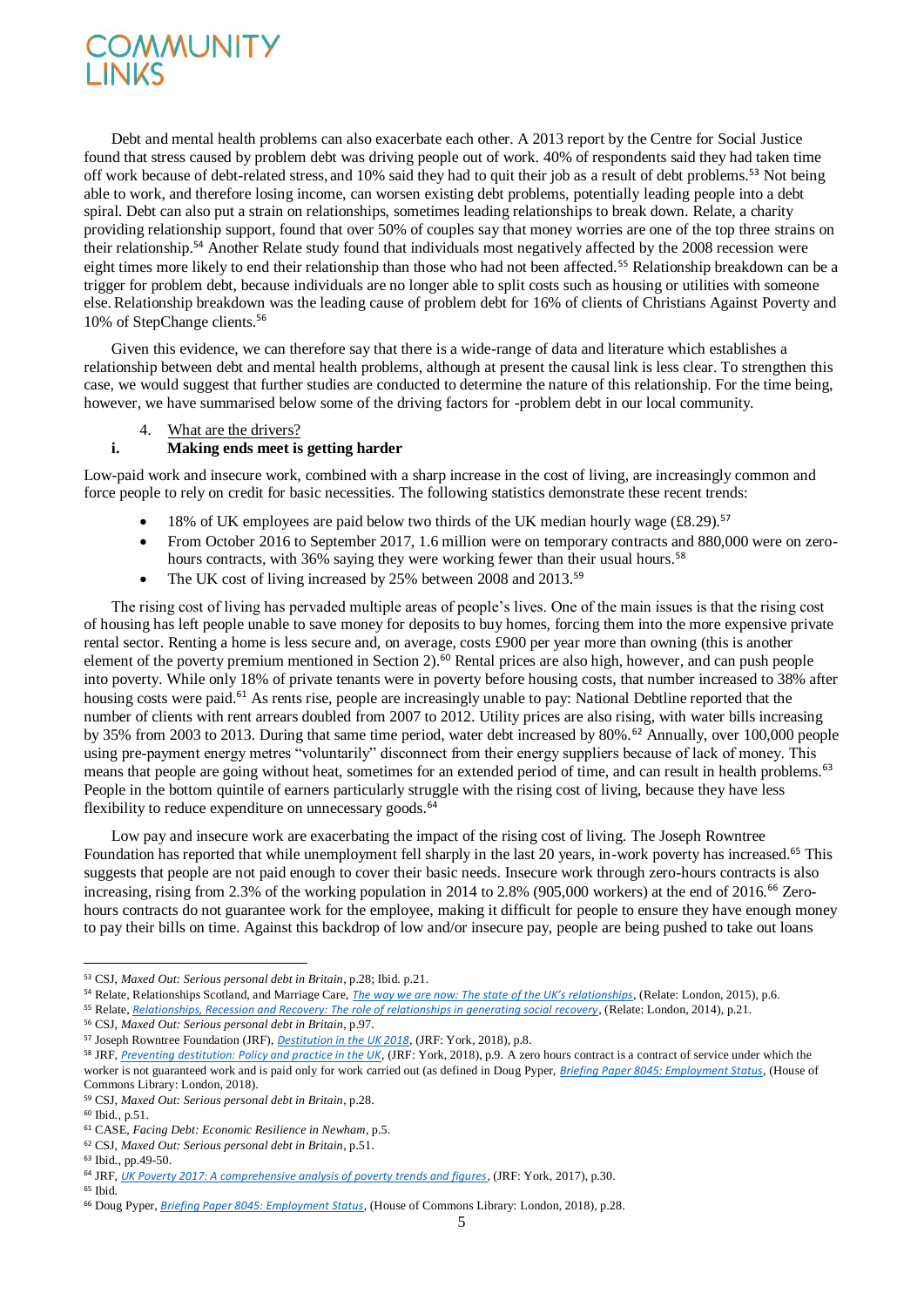### **COMMUNITY**

they cannot afford to cover basic costs. Christians Against Poverty found that 20% of their clients were in problem debt primarily because of low income. Similarly, StepChange reported that 23% of their clients cited reduced or irregular income as the main reason they were in problem debt.<sup>67</sup>

#### **ii. What safety net?**

The welfare safety net should support people to afford basic necessities. However, significant reforms to the welfare system have been made in recent years which have rolled back many of the protections and allowances previously available. The most impactful changes have been: the benefit freeze (a four-year freeze from April 2016 on benefits including JobSeeker's Allowance, Employment and Support Allowance, some types of Housing Benefit, and Child Benefit); the under-occupancy penalty (more commonly known as the bedroom tax, a reduction in housing benefit for social housing tenants if they have more bedrooms than is deemed necessary); the benefit cap (introduced in 2013, the benefit cap places a cap on the total benefits someone can receive if they are on Housing Benefits or Universal Credit); an increase in sanctions; and the introduction of Universal Credit.<sup>68</sup> The combined impact of these reforms has been, for many, a significant reduction in income, leaving households unable to pay their bills.

Universal Credit is has yet to be fully rolled out, but early evidence suggests that this reform is impacting heavily on families. In July 2018, End Hunger UK published a report about the impact of Universal Credit on people's use of foodbanks, which is a helpful indication of people's financial position. One contributor noted that "every single [food bank] client who has been put on UC has stated that they are now in more debt than they were before." The Trussell Trust, a UK network of 400 food banks, found that demand increased by 52% in areas where Universal Credit had recently been rolled out (compared to only a 13% increase where full rollout had not yet happened or had happened more than three months prior to data collection).<sup>69</sup>

There are several elements of Universal Credit that might be contributing to this increase. First, everyone enrolling on Universal Credit is supposed to receive the "Universal Support" package, which includes budgeting advice and assistance (it does not, however, include access to debt advice). According to anecdotal evidence from the End Hunger UK report, this service is not being offered widely, so people are not receiving the support to which they are entitled. Second, there is a five week waiting period for initial UC payments. If people do not have any savings or income to rely on, they are left without any money during this period. They can access a loan from the Department for Work and Pensions to cover this period, but anecdotal evidence suggests this becomes problematic when their Universal Credit payments start. One contributor to the End Hunger UK report noted that "people are encouraged to get an advanced payment on their UC but this causes more problems as deductions are then taken as soon as payments begin to be made".<sup>70</sup> Third, delays in payment (beyond the five week waiting period) are common. In June 2017, for instance, 25% of new claimants did not receive full payment on time, and 15% did not receive any payment on time.<sup>71</sup>

#### **iii. Financial capability**

In 2015, the Money Advice Service (MAS) conducted a nationally representative survey with 5,603 participants to ascertain the UK population's financial capability level. They found that the UK population has room for improvement in its financial capability, knowledge and skills. Forty percent of survey respondents reported that they are not managing their money day to day "as well as they might" and that only 25% of working age people have enough savings to last them at least three months.<sup>72</sup> Financial capability is not a panacea for debt problems, especially when people do not have enough income to make ends meet (much less put some in savings). However, helping people improve their financial capability, including their knowledge and skills around managing money and accessing appropriate financial products, is an important form of Early Action which can help in preventing people from falling into a debt spiral.

#### 5. Recommendations

As this paper has highlighted, there is a wide range of factors which are impacting on the ability of households across the UK to save money and avoid debt. There is significant and wide-ranging evidence to suggest that helping people move out of debt may have a positive impact on their health and wellbeing. We have therefore proposed the following recommendations to tackle problem debt and its impacts, nationally and in our local community.

**1. Improving access to free debt advice and financial capability:** The government must fund more financial capability and debt advice. Nearly 9 million people are dealing with over-indebtedness, and a study by the MAS

<sup>1</sup> <sup>67</sup> CSJ, *Maxed Out: Serious personal debt in Britain*, pp. 63-64.

<sup>68</sup> *[Benefit Changes: Who will be affected?](https://www.bbc.co.uk/news/business-33429390)*, BBC, 8 July 2015; Department for Work and Pensions (DWP), *[Housing Benefit reform: Removal of the](https://www.gov.uk/government/news/housing-benefit-reform-removal-of-the-spare-room-subsidy-fact-sheet)*  [spare room subsidy: Fact Sheet](https://www.gov.uk/government/news/housing-benefit-reform-removal-of-the-spare-room-subsidy-fact-sheet), (DWP: London, 2013); DWP, Benefit cap – [final stage starts](https://www.gov.uk/government/news/benefit-cap-final-stage-starts), (DWP: London, 2013); JRF, *UK Poverty 2017: A comprehensive analysis of poverty trends and figures*, p.30.

<sup>69</sup> End Hunger UK, *[Fix Universal Credit: Ensuring no one needs to go to bed hungry in the UK](https://www.trusselltrust.org/2018/07/11/fix-universal-credit-prevent-people-going-hungry-say-uk-food-aid-providers/)*, (End Hunger UK: London, 2018), p.5. <sup>70</sup> Ibid.

<sup>71</sup> JRF, *Preventing destitution: Policy and practice in the UK*, p.25.

<sup>72</sup> Money Advice Service (MAS), *[Financial capability in the UK 2015](https://fincap-two.cdn.prismic.io/fincap-two%2Fd08746d1-e667-4c9e-84ad-8539ce5c62e0_mas_fincap_uk_survey_2015_aw.pdf)*, (MAS: London, 2015).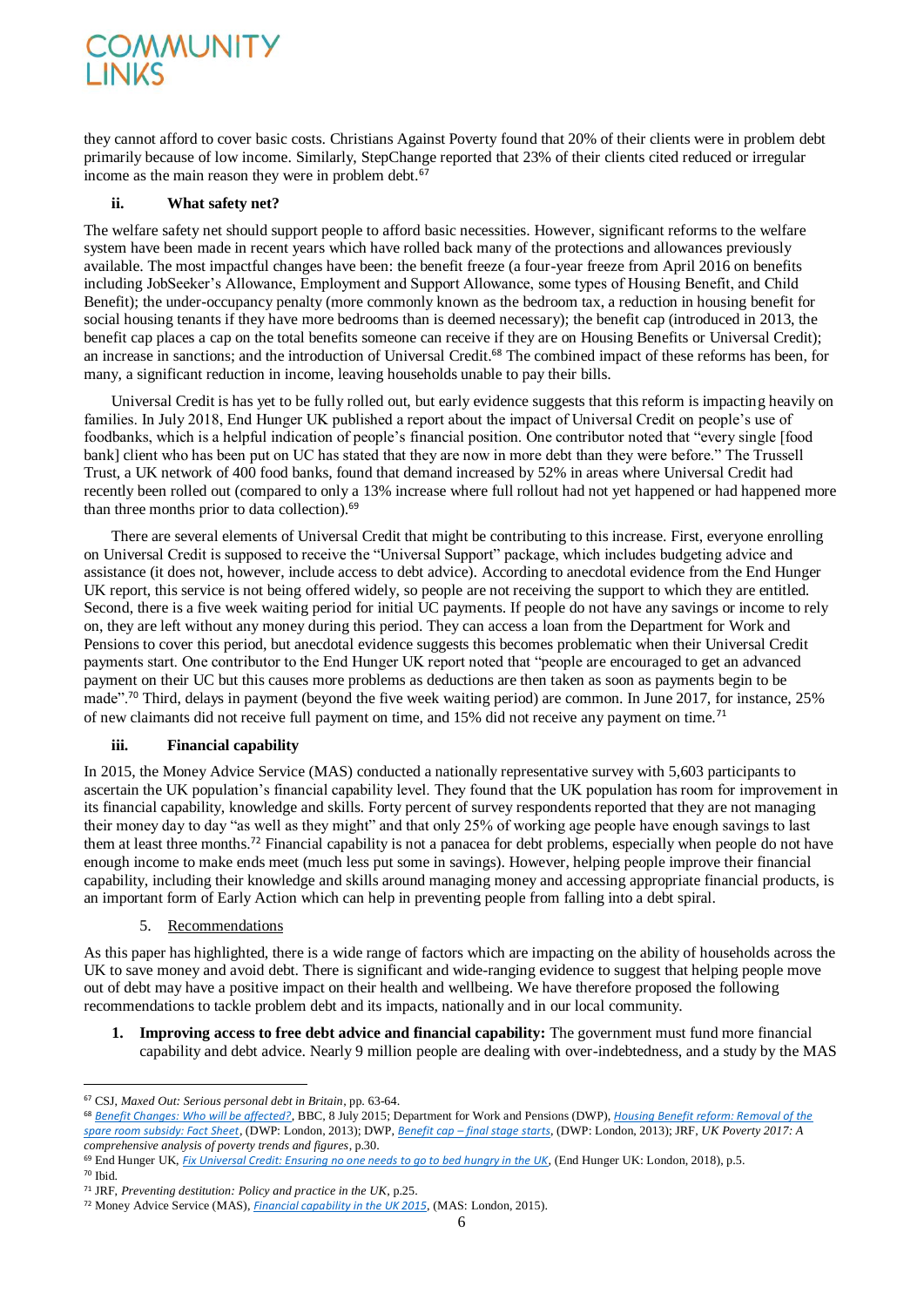

found that only 17% were seeking debt advice.<sup>73</sup> Studies have found that debt advice goes a long way to reducing mental health issues related to problem debt, and that the social return on investment for every £1 spent on debt advice was £9.<sup>74</sup> Access to free advice, alongside awareness raising about its availability, will therefore reduce individual suffering and result in government savings.

Our own research on financial capability indicates that people are more likely to engage if it is part of a larger programme; we therefore welcome the recommendations of the UK Financial Capability Strategy, which aims to embed financial capability training into a variety of programmes designed for vulnerable groups (MyBnk, which supports young people leaving care, is a particularly good example of how to do this). We also welcome the plans in the Strategy to identify best practice for spotting early signs of financial difficulty.<sup>75</sup>

- **2. Cost cap on all forms of consumer credit:** In line with the End the Debt Trap Coalition and the Jubilee Debt Campaign, we urge the government and FCA to introduce a cost cap on all forms of consumer credit. This would protect low-income households, who currently spend 14% of their monthly income on loan payments (compared to 5-8% for middle and high-income households).<sup>76</sup>
- **3. Supporting credit unions and initiatives like Newham MoneyWorks**: The government should encourage, if not require, the financial services and others to create more financially inclusive services including credit unions and Newham Council's MoneyWorks. These could be delivered in partnership with the Third Sector. Access to credit has become more difficult since the financial crash in 2008, but as demonstrated in this paper, people on low incomes need credit to make ends meet.

#### **MoneyWorks**

MoneyWorks opened in 2016 and is run by Newham Council and the London Community Credit Union. It provides several different types of loans, with interest rates ranging from 19.6% to 26.8%. While this is still high compared to rates offered by most banks, it provides an alternative to other high-cost credit products for those who do not have access to traditional lenders. They also provide interest-free emergency loans for clients in receipt of certain benefits who do not have savings. Everyone who signs up to MoneyWorks for a loan is offered budgeting and money management support, and those who need debt advice are signposted to specialists.

- **4. Breathing space implemented as promised, including government bills:** We are encouraged to see that the government is currently consulting on a breathing space for people who are over-indebted. Crucially, this breathing space should also apply to debt owed to local authorities and central government departments. Alongside StepChange, we support Kelly Tolhurst MP's Private Members Bill, which would freeze interest and charges for up to a year to allow people to get advice and make a repayment plan.<sup>77</sup>
- **5. Review of Universal Credit rules and provisions:** In line with recommendations from End Hunger UK, we strongly encourage the government to review certain elements of Universal Credit. In particular, we would like to see the five week waiting period reduced to two weeks. The current waiting period forces people to take out loans from the government or elsewhere, and many struggle to make payments on these loans. The government must institute guidance that decreases the unacceptable rate of delayed payments. The government must also insist on the implementation of the government-funded Universal Support package and either add debt advice to that package or signpost people to free debt advice when they enroll on UC. Finally, Community Links welcomes the introduction of Transitional Protection to protect vulnerable people taking part in managed migration, but recommends that the government to extend this protection as widely as possible (including to claimants transitioning to UC through natural migration) so that it helps more people avoid accruing problem debt.

**.** 

<sup>73</sup>MAS, *[Indebted lives: The complexities of life in debt](https://mascdn.azureedge.net/cms/cs-indebted-lives-the-complexities-of-life-in-debt_november-2013.pdf)*, (MAS: London, 2013) .

<sup>74</sup> CSJ, *Maxed Out: Serious personal debt in Britain*, p.119.

<sup>75</sup> MAS, *[Financial Capability Strategy for the UK](https://fincap-two.cdn.prismic.io/fincap-two%2F98a4b453-cc74-48d0-a301-8c5274adc389_uk+financial+capability+strategy.pdf)*, (MAS: London, 2015) .

<sup>76</sup> Jubilee Debt Campaign, *[UK financial watchdog fails to protect debt-trap victims](https://jubileedebt.org.uk/blog/uks-financial-watchdog-fails-to-protect-debt-trap-victims)*, (Jubilee Debt Campaign: London, 2018).

<sup>77</sup> StepChange, *[Our key policy campaigns and the insights underpinning them](https://www.stepchange.org/policy-and-research/debt-policy.aspx)*, 2018.